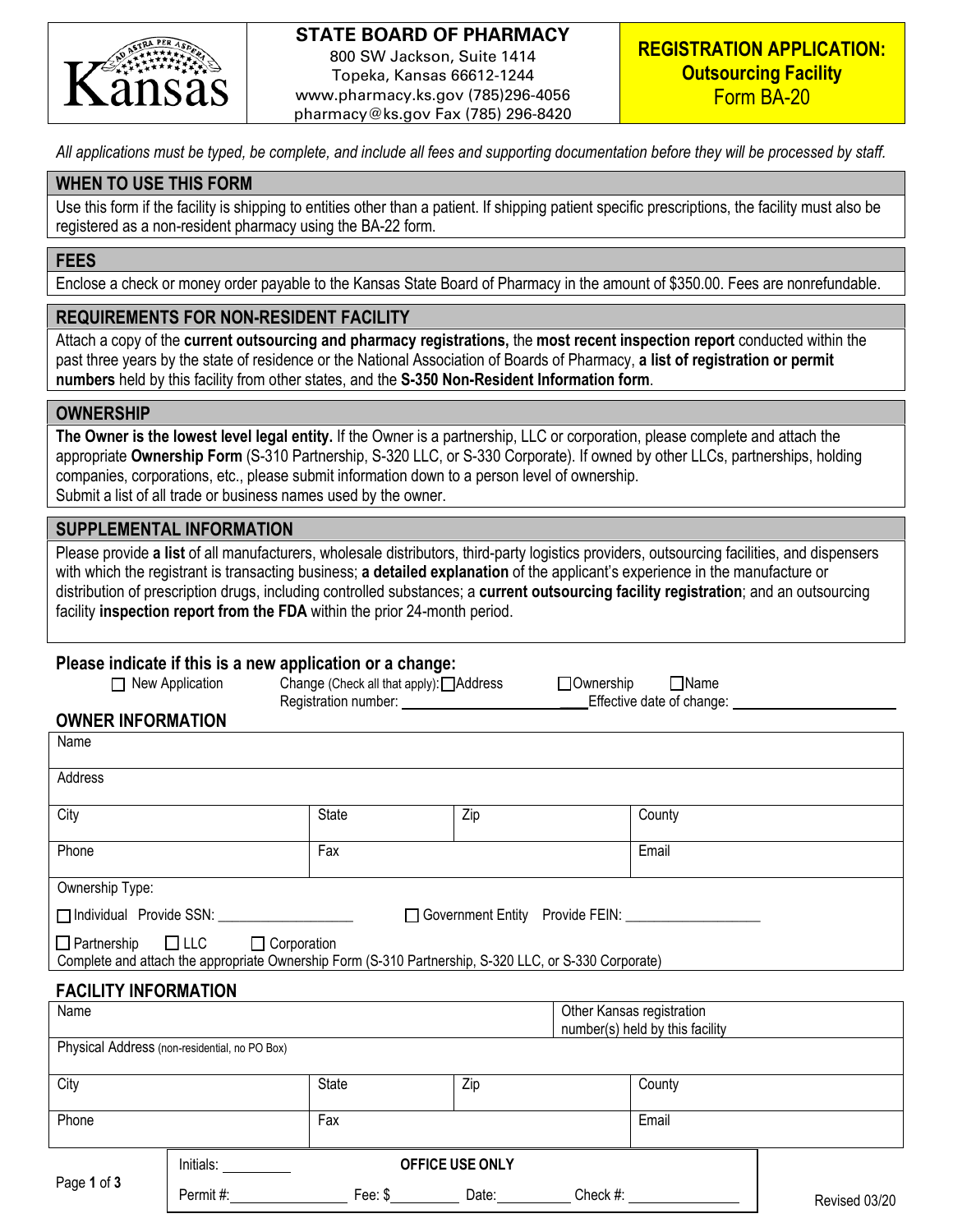

## **STATE BOARD OF PHARMACY**

800 SW Jackson, Suite 1414 Topeka, Kansas 66612-1244 www.pharmacy.ks.gov (785)296-4056 pharmacy@ks.gov Fax (785) 296-8420

#### **FACILITY INFORMATION Continued**

| Website                            |                               | NABP e-Profile ID |
|------------------------------------|-------------------------------|-------------------|
| <b>Facility Hours of Operation</b> | Hours/Week Pharmacist on Duty |                   |

# **DESIGNATED REPRESENTATIVE INFORMATION-This should be an individual preferably located at the facility.**

| Name    |       | Title |        |               |
|---------|-------|-------|--------|---------------|
| Address |       |       |        | Date of Birth |
| City    | State | Zip   | County |               |
| Phone   | Fax   |       | Email  |               |

# **AUTHORIZED RESIDENT AGENT INFORMATION** (Per K.A.R. 68-7-12a, must be filed with Kansas Secretary of State)

| Name    |       | Title |        |  |
|---------|-------|-------|--------|--|
| Address |       |       |        |  |
| City    | State | Zip   | County |  |
| Phone   | Fax   |       | Email  |  |

# **Designate where all formal correspondence, notices, and renewals should be sent:**

| ⊿Owner | $\Box$ Physical Location | □ Designated Representative | □ Authorized Resident Agent |
|--------|--------------------------|-----------------------------|-----------------------------|
|        |                          |                             |                             |

### **PHARMACIST-IN-CHARGE**

| Name  | Kansas License Number | All non-resident pharmacies must have a Kansas-<br>licensed pharmacist in charge per K.A.R. 68-7-12a. |
|-------|-----------------------|-------------------------------------------------------------------------------------------------------|
| Phone | Fax                   | Email                                                                                                 |

## □Yes □No Has the PIC ever been a PIC in Kansas before?

| If ves         | ∟icense '                                                                                                       |
|----------------|-----------------------------------------------------------------------------------------------------------------|
| Pharmacy Name: | the contract of the contract of the contract of the contract of the contract of the contract of the contract of |
|                | . Number:                                                                                                       |
|                |                                                                                                                 |
|                |                                                                                                                 |

# **DRUG SCHEDULES**

If the facility holds a DEA registration, please select Drug Schedules below.

| Schedule II narcotic        | <b>I</b> Schedule IV |
|-----------------------------|----------------------|
| ∟l Schedule II non-narcotic | $\Box$ Schedule V    |
| □ Schedule III narcotic     | $\Box$ Other:        |

Schedule III non-narcotic

If any Drug Schedules were selected above, please provide either:

□A copy of the current DEA Registration

Current DEA Registration Number Expiration Date:

□The submission date for the pending DEA Registration Application